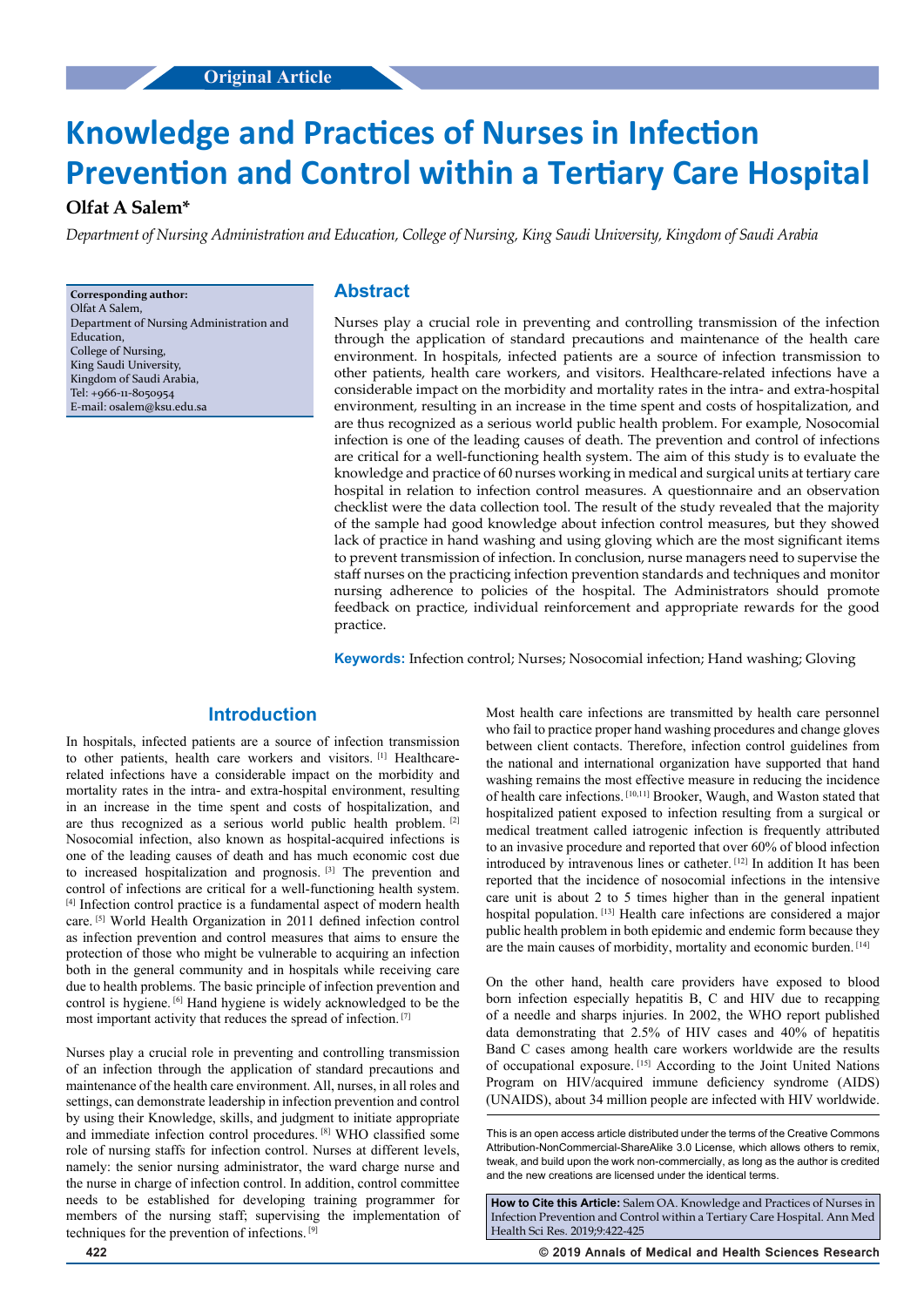An estimated 0.8% of adults aged 15 to 49 years worldwide are living with HIV, and the majority of them live in Asia and Africa.2 The AIDS in Saudi Arabia (SA) was diagnosed and reported from Riyadh in 1984.3 Epidemiological data on HIV infection in Saudi Arabia come mostly from point prevalence surveys, mandatory screening, facilitybased surveillance, and surveys of high risk groups. There is a paucity of general population HIV prevalence data within Saudi Arabia and the Eastern Mediterranean region. The estimate of UNAIDS of 2011 puts the general prevalence rate of less than 0.02%. For the period 1984 through 2009, a total of 15 157 cases with HIV infection were reported from Saudi Arabia: 4003 (26%) cases among Saudi citizens and 11 194 (74%) cases among expatriates. [16]

The Joint Commission on Accreditation of health care Organization (JACO) and the centers for disease control and Prevention (CDC) documented that health care provider's should follow certain guidelines when caring for clients such as wash hands thoroughly after removing gloves and before and after all client contact, wear gloves when there is direct contact with blood, don't break or recap needles, discard into puncture-resistant containers, and disposal of contaminated items. [17-19]

Nursing professionals play an important role in the prevention and control of hospital infections since they carry out direct contact with the individual, invasive and potentially contaminated procedures, as well as the manipulation of patient equipment, instruments and medications. [20-22]

#### **The aim of the study**

The aim of this study is to evaluate the knowledge and practice of nurses in relation to infection control measures

# **Methods**

#### **Study design**

A cross-sectional descriptive study was used to assess a nurse's knowledge and practice of infection control measures within tertiary care hospital.

#### **Setting**

The study was conducted in largest, prominent and oldest health care organization affiliated by the ministry of health in Saudi Arabia. Also, it was accredited nationally. The study was conducted in medical unit and general surgical units. This Hospital provides primary, secondary and tertiary health care services, for a multiplicity of specialization.

#### **Subject**

A convenient sample of sixty nurses working in medical and surgical units.

#### **Tools**

The researcher utilized a questionnaire with closed-ended questions to assess the knowledge and practice of the nurses in relation to infection control measures. In addition to observation, checklist was used to assess their performance regarding the compliance of infection control measures. The compilation of the questionnaire was done through literature review, consultation with experts in the field of infection control. The content of the questions included best practices from, Centre for Disease Control guidelines as per 2009 & 2011 as well as WHO's guidelines on prevention of hospital-acquired infections in 2002 and 2013 respectively. [6,15,21,22]

#### **Pilot study**

During the pilot study, the questionnaire was pre-tested to identify

problems with the design and to refine the questionnaire. To conduct the pilot study 10% of nurses at the same government tertiary hospital from each unite was selected. The time required completing the questionnaire and the observation checklist was also observed and confirmed.

#### **Validity**

During the pilot study, a self-developed, closed-ended questionnaire and observation checklist was used to determine knowledge and practices among nurses in infection control measures. Therefore, the validity of the instrument was evaluated. To maximize validity, representative questions for each unite were designed and evaluated against the desired outcome. A specialist in nursing practice, infection prevention, and control professional nurse and nursing academic agreed on the face validity of the questionnaire.

#### **Reliability**

The instrument was designed by the researcher in conjunction with expertise in infection control and nursing field to establish the reliability of the instrument, the pilot study was conducted at the same government tertiary hospital from each assigned unite was selected.

# **Procedures**

Official approval to conduct the study was taken from the administration of a selected setting

Ethical issues about participants' consent, no identifying information was required from the participants, which saves the privacy of the study participants was informed that they had the freedom to withdraw from the study at any time. Data collection plan was developed with official communication with the selected setting for the distribution and retrieval of questionnaires. The plan was discussed with the head nurses of units after and explained the purpose of the study and ethical aspect of the survey to collect the data from their staff.

The scoring system for nurse's knowledge and practice regarding infection control measures according to the scale:

Good:  $(75\%$  or more, the correct complete answer for knowledge and promptly done for practice)

Fair:  $(50\% \le 75\%$  correct incomplete answer for knowledge, done for practice inaccurately)

**Poor:**  $({\le}50\%$  incorrect answers for knowledge, not done for practice)

#### **Statistical analysis**

Data were collected then analyzed using SPSS program for data tabulation, presentation, and statistical analysis. Data were coded, entered and analyzed included: number and percentage. Chi-square was used to estimate the significant differences between different variables.

#### **Results**

The sample characteristics of the study revealed that 41.7% of nurses age ranged between 20 years to less than 25 years of age and ( 75%) of nurses were in Saudi. The majority of the sample (68.3%) years of experience were less than 5 years. The highest percentage (60%) of nurses held a diploma degree in nursing and half of the sample 50% attend training program about infection prevention. Also, 63.3% working as a staff nurse.

Table 1 shows nurses knowledge and practice related to infection control measures during patient care, as regards of hand washing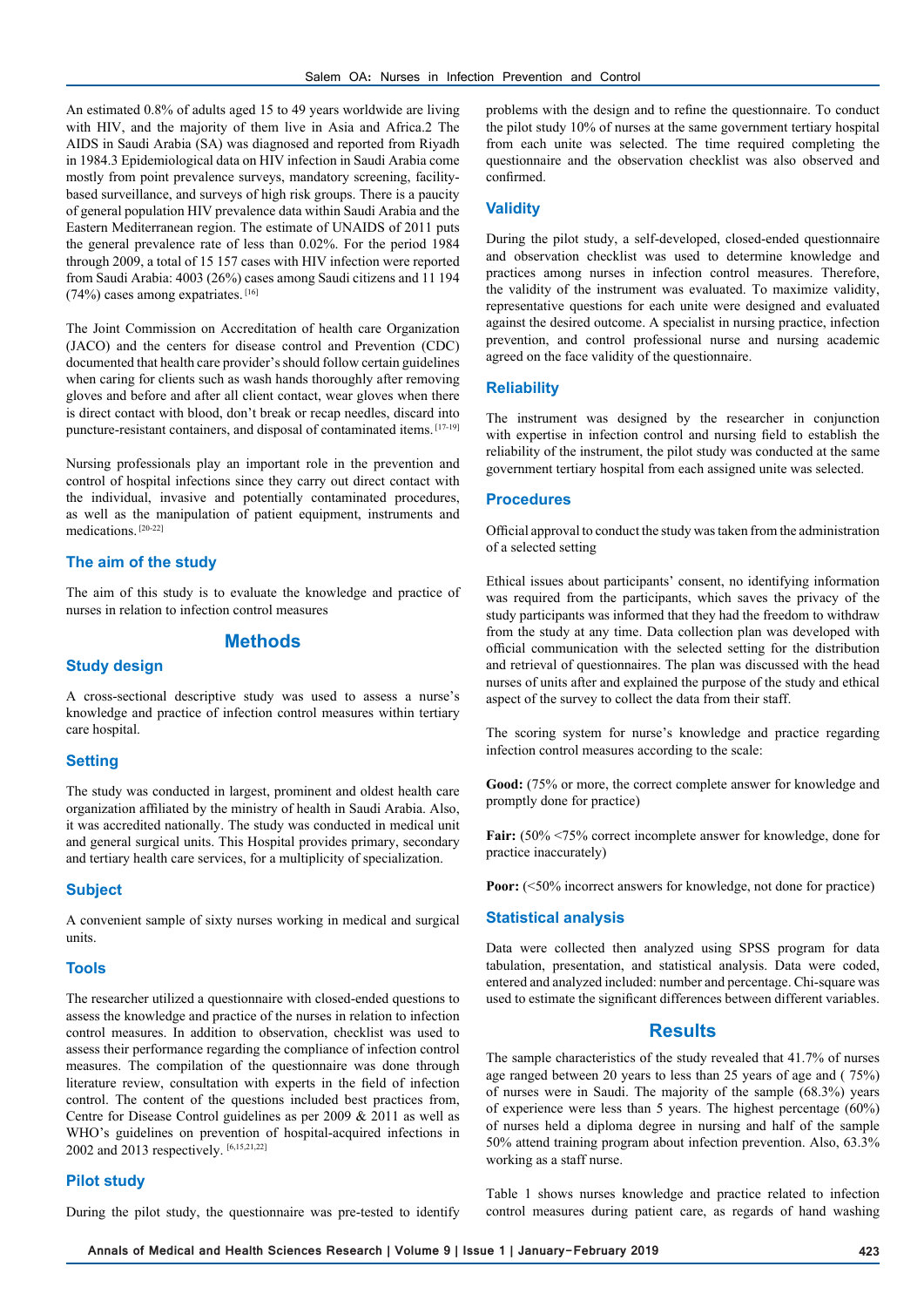#### Salem OA: Nurses in Infection Prevention and Control

| Table 1: Frequency and percent of nurses' knowledge and practice related to infection control measures (N= 60). |      |      |    |      |   |      |                 |      |    |      |    |      |  |
|-----------------------------------------------------------------------------------------------------------------|------|------|----|------|---|------|-----------------|------|----|------|----|------|--|
| Knowledge                                                                                                       |      |      |    |      |   |      | <b>Practice</b> |      |    |      |    |      |  |
| <b>Variables</b>                                                                                                | Good |      |    | Fair |   | Poor |                 | Good |    | Fair |    | Poor |  |
|                                                                                                                 | F    | %    | F  | %    | F | %    | F               | %    | F  | %    | F  | %    |  |
| Hand washing before                                                                                             | 5    | 8.3  | 47 | 78.3 | 8 | 13.3 | 0               | 0    | 0  | 0    | 60 | 100  |  |
| Hand washing after                                                                                              | 60   | 100  | 0  |      | 0 | 0    |                 | 11.7 | 0  | 0    | 53 | 88.3 |  |
| Glovina                                                                                                         | 43   | 71.7 | 17 | 28.3 | 0 | 0    | 19              | 31.7 |    | 11.7 | 34 | 56.7 |  |
| Disinfection                                                                                                    | 38   | 63.3 | 22 | 36.7 | 0 | 0    | 33              | 55   | 21 | 35   | 6  | 10   |  |
| Discarding                                                                                                      | 56   | 93.3 | 4  | 6.7  | 0 | 0    | 25              | 41.7 | 34 | 56.7 |    | 1.7  |  |
| <b>Total Score</b>                                                                                              | 36   | 60   | 24 | 40   | 0 | 0    |                 | 0    | 29 | 48.3 | 31 | 51.7 |  |

| Table 2: The relationship between nurses' practice and demographic profile regarding infection control measures. |                     |       |        |                |       |                     |            |          |  |  |
|------------------------------------------------------------------------------------------------------------------|---------------------|-------|--------|----------------|-------|---------------------|------------|----------|--|--|
| <b>Variables</b>                                                                                                 | Hand washing before |       |        | <b>Glovina</b> |       | <b>Disinfection</b> | Discarding |          |  |  |
|                                                                                                                  | F                   | P     | F      | P              | F     | P                   | F          | Р        |  |  |
| Age                                                                                                              | 0.870               | 0.462 | 1.082  | 0.364          | 1.524 | 0.218               | 1.583      | 0.204    |  |  |
| Level of Education                                                                                               | 1.981               | 0.127 | 2.256  | 0.092          | 1.374 | 0.260               | 4.303      | $0.008*$ |  |  |
| <b>Current Position</b>                                                                                          | 2.060               | 0.080 | 5.159  | $0.001*$       | 2.085 | 0.081               | 3.497      | 0.008    |  |  |
| nationality                                                                                                      | 0.552               | 0.649 | 0.636  | 0.595          | 3.551 | $0.02*$             | 3.235      | 0.029    |  |  |
| Experience                                                                                                       | 0.702               | 0.555 | 0.952  | 0.417          | 0.123 | 0.946               | 0.592      | 0.623    |  |  |
| Training program                                                                                                 | 0.002               | 0.964 | 20.690 | $0.000*$       | 0.116 | 0.735               | 2.233      | 0.141    |  |  |
| *Significant p<0.05                                                                                              |                     |       |        |                |       |                     |            |          |  |  |

| Table 3: The relationship between nurse's knowledge and selected demographic profile among infection control measures. |                     |         |         |          |       |                     |                   |          |  |
|------------------------------------------------------------------------------------------------------------------------|---------------------|---------|---------|----------|-------|---------------------|-------------------|----------|--|
| Variables                                                                                                              | Hand washing before |         | Gloving |          |       | <b>Disinfection</b> | <b>Discarding</b> |          |  |
|                                                                                                                        | F                   | Р       | F       | P        | F     | P                   | F                 | Р        |  |
| Age                                                                                                                    | 4.613               | 0.594   | 3.289   | 0.349    | 5.115 | 0.164               | 6.00              | 0.112    |  |
| Level of Education                                                                                                     | 13.226              | $0.01*$ | 5.495   | 0.064    | 1.885 | 0.399               | 14.082            | $0.001*$ |  |
| <b>Current Position</b>                                                                                                | 1.437               | 0.964   | 18.039  | $0.000*$ | 6.994 | 0.072               | 19.091            | $0.000*$ |  |
| nationality                                                                                                            | 1.614               | 0.446   | 1.941   | 0.247    | 4.689 | $0.030*$            | 12.857            | $0.000*$ |  |
| Experience                                                                                                             | 9.758               | 0.135   | 2.94    | 0401     | 1.315 | 0.715               | 1.986             | 0.575    |  |
| Training program                                                                                                       | 1.404               | 0.496   | 15.755  | $0.000*$ | 0.25  | 0.632               | 29.005            | $0.001*$ |  |
| *Significant p<0.05                                                                                                    |                     |         |         |          |       |                     |                   |          |  |

(78.3%) of nurses had fair knowledge while all the nurses' knowledge about hand washing after had good. However, all of the nurses had poorly practice of hand washing before and after patient care. In relation to, nurses' knowledge about gloving, disinfection and discarding were good (71.7%, 63.3%, and 93.3%). Generally, (60%) of the nurses had good knowledge and 51.7% had poor practice about infection control measures.

Table 2 shows the relationship between nurses' practice and Demographic Profile Regarding infection control measures it shows that there are significant differences between mean scores of nurses' practice and level education and discarding equipment, current position and gloving wear, nationality and mean scores of disinfection procedures.

Table 3 shows the relationship between nurse's knowledge and selected demographic profile among infection control measures. There were significant differences between the nurse's knowledge and level of education in hand washing before and discarding the equipment also the current position. Nationality and attend training program had significant differences with discarding the equipment.

#### **Discussion**

The present study was conducted on a sample of 60 nurses, 29 nurses working in medical wards and other 31 nurses working in the surgical ward. The majority are young nurses' ages between 20-24 years and diploma graduates with short experience (less than 5 years). The study attempted to assess nurse's knowledge relevant to infection control measures. In addition to, observation of nurses' practice of hand washing before and after, gloving, disinfection and discarding waste material

The result of this study revealed that the majority of nurses had good knowledge about infection control measures in relation to hand washing before, after, gloving, disinfection, and discarding. This might be related to the majority of nurses attend of in-service training about infection control conducted by infection control committee in the hospital. The result of this study was consistent with several researchers revealed that health care workers had good knowledge about infection control measures. [11,18,19,23,24] While, these result was not in agreement with Soliman and Ghaleb who reported that most of the nurses had poorly knowledgeable regarding standard precaution this is due to lack of awareness and training and education of nurses. [25,26]

Regarding the practice of infection control measures, the majority of nurses had a poor practice of hand washing before and after the procedure, gloving. Hand hygiene and glove utilization are the simplest, most effective measure for preventing both transmissions of infections to patients from health care personnel and also protecting health care personnel from acquiring infections from infected body surfaces, body fluids or blood of patients. Although, the presence of accessible supplies but health care workers' adherence to guidelines is poor. [27] However, numerous studies have supported the present study which revealed that poor infection control practice in hand hygiene and gloving utilization. [18,23,27-30] This poor practice in hand hygiene and glove utilization might be related to forgetfulness, ignorance of guidelines, insufficient time, high workload, skin irritation by hand hygiene agents or latex gloves, low risk for acquiring infection from patients, and many nurses may felt that gloves hinder their skillful performance of duties especially in situation that calls for immediate intervention.

Findings of the present study also indicated that there were no significant differences between nurse's knowledge and practice of infection control measures. The result might be interpreted by careless